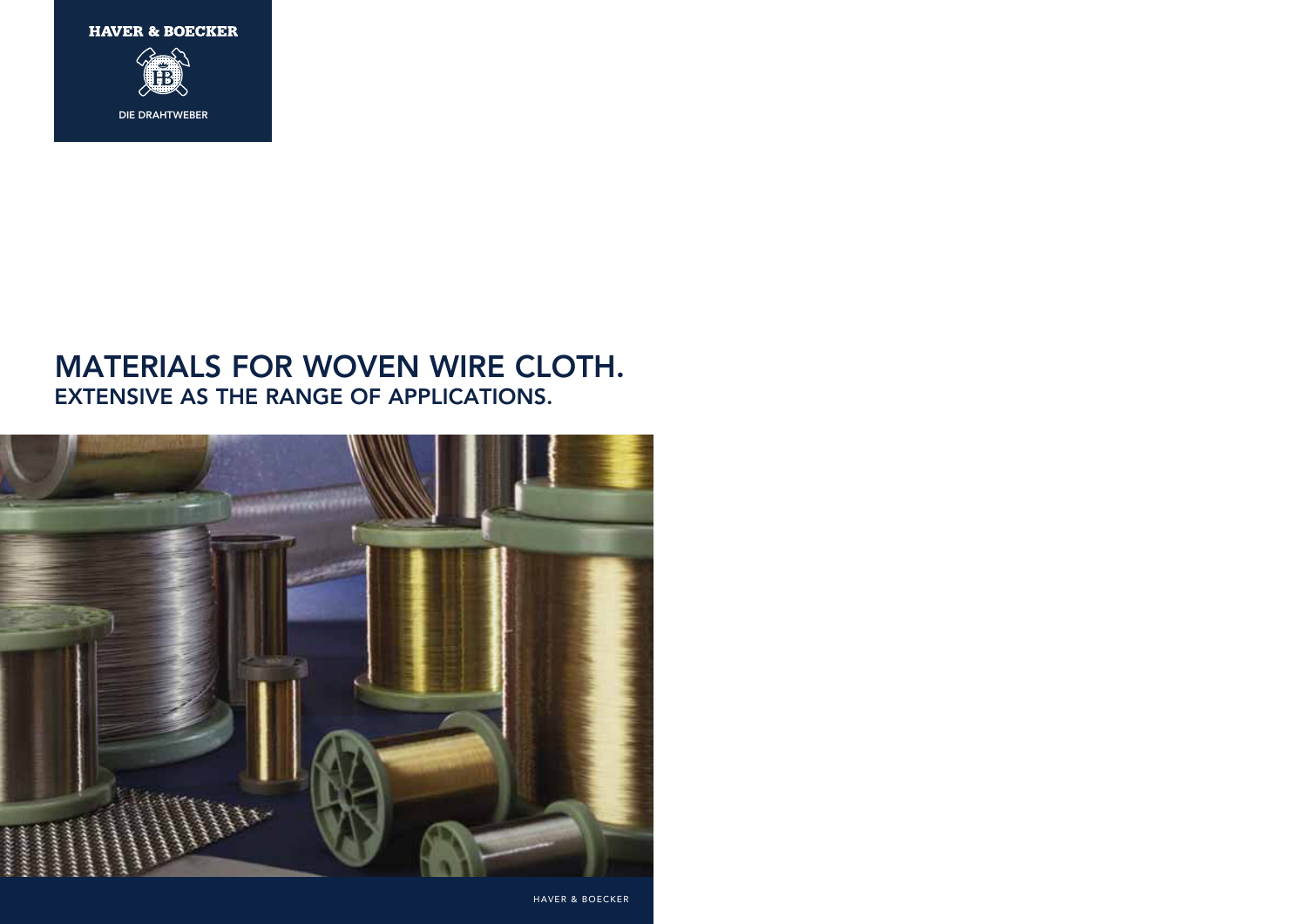Technical woven wire cloth manufactured by Haver & Boecker is used for screening and filtration in almost every industrial sector: chemical, plastic, automobile, aviation, aerospace, electronics, industrial screening (mining and quarrying), test sieving, food processing industry and a host of other applications. In addition to its technical properties, Haver & Boecker woven wire cloth has a high aesthetic appeal. Architects and designers started combining the two in the early 1990s. The variety of wire mesh types offered by Haver & Boecker is as extensive as the range of applications. From 16 mm diameter wire, to fine wire down to only 0.015 mm diameter, we weave all types of material.

- Steel: blank, galvanized, tinned, lacquered, plastic coated
- $\blacksquare$  Stainless steel: chrome steel, chrome-nickel steel, chromenickel-molybdenum steel, heat resisting steel
- $\blacksquare$  Non-ferrous metals: aluminium, nickel, MONEL-Metal, phosphor bronze, brass, copper
- $\blacksquare$  Special materials: titanium, hastelloy, silver, platinum und many others.

# **MATERIALS FOR WOVEN WIRE CLOTH.**

The selection of material, quality and processing are of great importance for the properties of the woven wire cloth product. Certain requirements can be fulfilled only by using certain materials. Here the costs for various materials can vary widely. Knowledge about which materials are best suited for particular applications and which processes may be used are especially important for assuring the fulfilment of the requirements for function, stability, safety, and economy. On the following pages we present the individual materials. A table shows the chemical composition, density, resistance to air, sea water, lye, and acid, as well as tensile

strength, heat conducting capacity,

and electrical resistance.

Using certified measurement and test procedures, proof is provided that the wire cloth from Haver & Boecker fulfils the respective requirements.

Moreover, we have also developed our own processes for quality assurance. During the reception of wire materials, wire cloth production and before the delivery our laboratory conducts special analyses along with the classic material and quality checks.

Our certified quality management system as to DIN EN ISO 9001:2015 provides additional assurance. In connection with differentiated quality assurance of incoming wire material until finished product as to DIN ISO 9044 and DIN ISO 9045, first class woven wire cloth quality is guaranteed.

B

Haver & Boecker began producing wire cloth in Hohenlimburg, Germany, in 1887. Today, we are one of the world's leading wire weaving companies with a global network of branches and manufacturing facilities.

Our work is based upon experience, continuous research and development of our products and manufacturing processes, along with the knowledge and ability of our staff. This combination of tradition and innovation allows us to meet and exceed the high expectations of our customers.

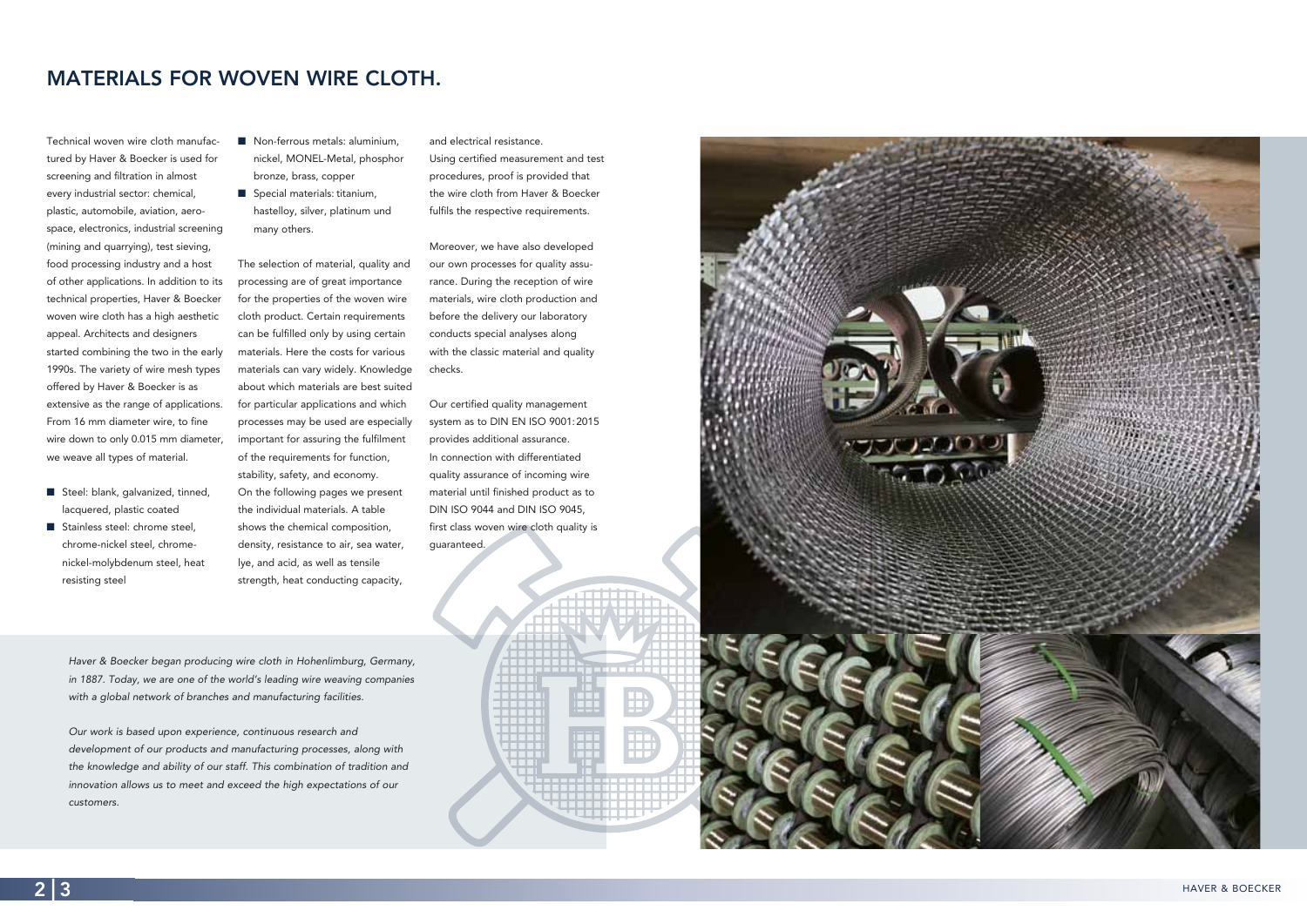#### **Austenitic Stainless Steels**

Stainless Steel is the most widely used material for our woven wire, covering most applications. These alloys show very good resistance to corrosion under atmospheric conditions. Austenitic stainless steels are not resistant to high-temperatureoxidation. For high-temperature applications, when some discoloration of the surface can appear, i.e. over 450°C (842°F), heat resisting steels should preferably be used. In cases where comparable corrosion

properties are required with a higher strength, we recommend the material No. 1.4310. If the material is to be welded, we recommend austenitic stainless steels with a low carbon content or the material No. 1.4571, stabilized with titanium. Both show a sufficient resistance to intercrystaline corrosion. The material group 1.44.. contains molybdenum and has a higher resistance to chlorous media than the material group 1.43...

#### **Austenitic-Ferritic Steels**

So-called compound steels with very good corrosion resistance to seawater. The alloy constituent molybdenum makes them resistant against pitting or selective corrosion. Compared to the austenitic alloys they have a high tensile strength, making them particularly suitable for applications of the chemical or petrochemical industry.

The chromium content of the alloy results in good corrosion resistance to "normal" environment conditions.

### **Heat Resisting Steel and Heat Conducting Alloys**

These steels are resistant to temperatures of up to 1,300°C (2,375°F) in air and show a good resistance to possible heat waste. The coat of aluminium-oxide that forms on the wire surface makes them especially suitable for applications in air. The use of ferritic steels in aggressive or sulphurous surroundings is not recommended. For such applications austenitic heat resisting steels should be used as they show a better resistance to high-temperaturecorrosion.



### **Steel**

Plain, low carbon steel (iron) with little resistance to corrosion under "normal" environmental conditions. Haver & Boecker therefore offers woven wire cloth made from plain steel in galvanized, tinned or lacquered finish.

#### **HAVER NIA-Steel**

HAVER NIA-Steel is a spring steel with high carbon content and manganese elements. It is extremely resistant to abrasion and vibration and - at the same time - it is elastic. Therefore it is especially suitable for industrial screens.

### **Martensitic and Precipitationhardening Stainless Steels**

The materials named in the table show a feritic microstructure and are magnetic. Using special heat treatment they can be hardened in order to achieve a higher wear resistance and stability.

### **Titanium and Aluminium based**

**Alloys**  Aluminium is a very soft and light material with good corrosion resistance. As for the austenitic materials the corrosion resistance results from a passivation coating

that is

formed in the air. ALMg3 and ALMg5 are alloyed with magnesium and have a higher tensile strength than highgrade aluminium (coat). Titanium is a material with very good corrosion resistance to a number of aggressive media. It is used in the air-, space- and medical industries. The excellent relation ship between tensile strength and density is comparable to austenitic materials.

### **Copper and Copper based Alloys**

Copper displays good conducting properties for heat and electricity. It is highly resistant in the atmosphere as well as in sea-water. The corrosion resistance to cyanides, halogenides and ammonia however is poor.

Copper-tin alloys (Phosphor Bronze) are largely wear and tear resistant and show good emergency running properties. This property is important in bearings.

Copper-zinc alloys (Brass) are particularly suitable for sieving and filtration purposes. It is important that the material does not come into contact with ammonia (NH<sub>3</sub>), because it may be destroyed by crevice corrosion.

#### **Nickel and Nickel based Alloys**

Nickel is resistant to a number of corroding media such as halogenides, caustic alkalines and many organic compounds. It shows good magnetic-, electrical- and heat conducting properties. Woven wire cloth made from a nickel based alloy is produced to meet certain criteria. Special alloy constituents combine a high corrosion resistance to acids and lyes with temperature resistance. Alloy 59 offers a large application field in alkalines and acids.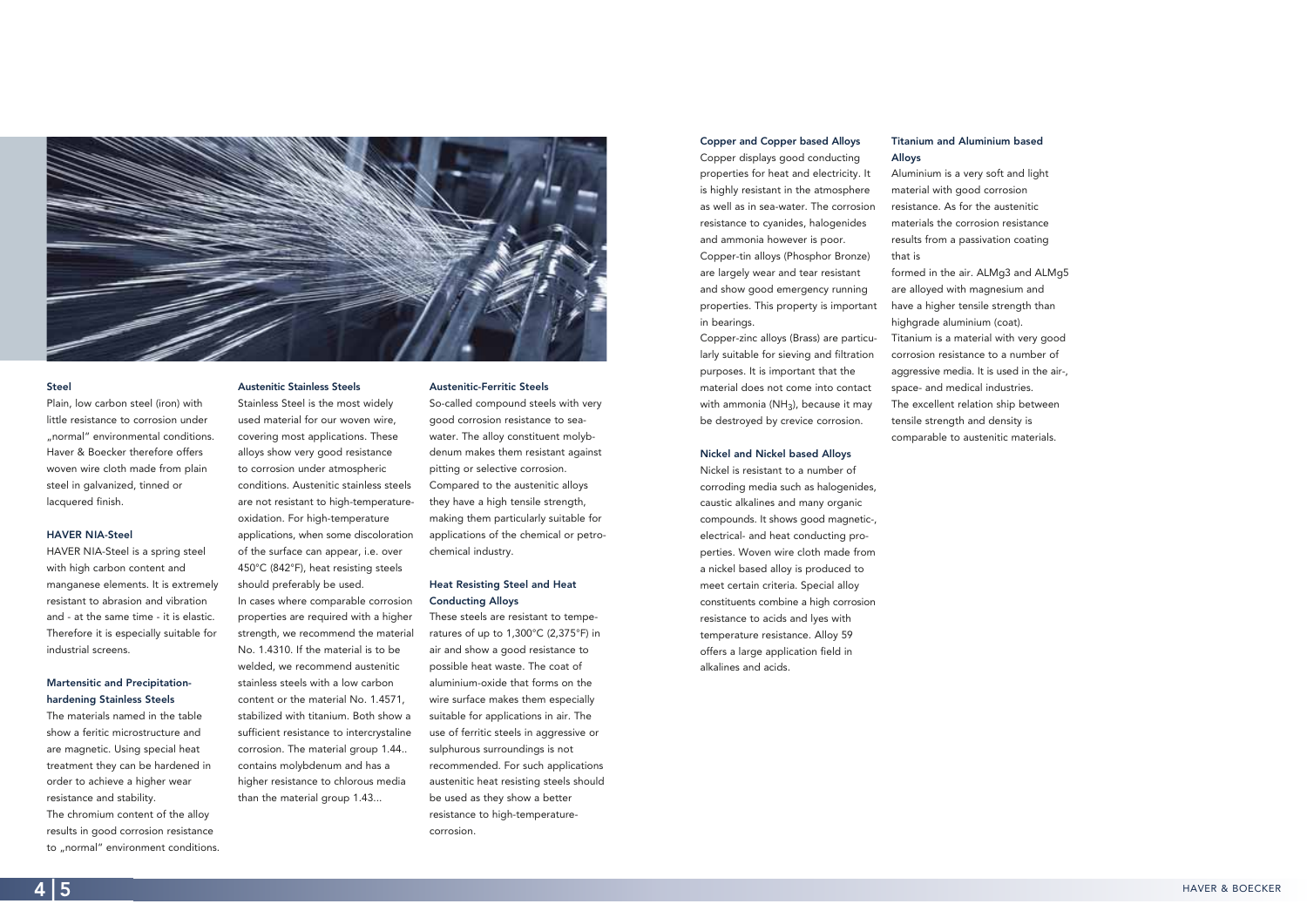© 2018 by HAVER & BOECKER

| Material No.    | Density            |                |                                | Resistance <sup>(5)</sup> |                | Tensile Strength        | <b>Heat Conducting</b><br>Capacity                | Electrical<br>Resistance    |  |
|-----------------|--------------------|----------------|--------------------------------|---------------------------|----------------|-------------------------|---------------------------------------------------|-----------------------------|--|
| EN 10016        | kg/dm <sup>3</sup> | Atmosphere     | Seawater                       | Lyes                      | Acids          | <b>MPa</b>              | W/Km                                              | $\Omega$ mm <sup>2</sup> /m |  |
| 1.0300          | 7.85               | 5              | 5                              | $2 - 4$                   | $4 - 5$        | 250-450                 | 81                                                | 0.13                        |  |
| 1.0304          | 7.85               | 5              | 5                              | $2 - 4$                   | $4 - 5$        | 300-500                 | $\qquad \qquad -$                                 | $\overline{\phantom{a}}$    |  |
| 1.0586          | 7.85               | 5              | 5                              | $2 - 4$                   | $4 - 5$        | 1000-2000               | $\overline{\phantom{0}}$                          |                             |  |
| Material No.    | Density            |                |                                | Resistance <sup>(5)</sup> |                | Tensile Strength        | <b>Heat Conducting</b><br>Capacity                | Electrical<br>Resistance    |  |
| <b>EN 10088</b> | kg/dm <sup>3</sup> | Atmosphere     | Seawater                       | Lyes                      | Acids          | <b>MPa</b>              | W/Km                                              | $\Omega$ mm <sup>2</sup> /m |  |
| 1.4016          | 7.70               | 2              | $\overline{4}$                 | 2                         | 3              | 450-600                 |                                                   |                             |  |
| Material No.    | Density            |                |                                | Resistance <sup>(5)</sup> |                | Tensile Strength        | <b>Heat Conducting</b><br>Capacity                | Electrical<br>Resistance    |  |
| EN 10088        | kg/dm <sup>3</sup> | Atmosphere     | Seawater                       | Lyes                      | Acids          | <b>MPa</b>              | W/Km                                              | $\Omega$ mm <sup>2</sup> /m |  |
| 1.4006          | 7.70               | $\overline{2}$ | 4                              | 2                         | $3 - 4$        | 450-600                 | 30                                                | 0.60                        |  |
| 1.4034          | 7.70               | $\overline{2}$ | 4                              | $\overline{2}$            | 3              | 450-800                 | 30                                                | 0.55                        |  |
| Material No.    | Density            |                |                                | Resistance <sup>5)</sup>  |                | Tensile Strength        | <b>Heat Conducting</b><br>Capacity                | Temperature-<br>Resistance  |  |
| EN 10088        | kg/dm <sup>3</sup> | Atmosphere     | Seawater                       | Lyes                      | Acids          | <b>MPa</b>              | W/Km                                              | $^{\circ}$ C                |  |
| 1.4301          | 7.90               | $\mathbf{1}$   | 3                              | $1 - 2$                   | $2 - 4$        | 500-700                 | 15                                                | 450                         |  |
| 1.4306          | 7.90               | $\mathbf{1}$   | 3                              | $1 - 2$                   | $2 - 4$        | 460-680                 | 15                                                | 450                         |  |
| 1.4310          | 7.90               | $\mathbf{1}$   | 3                              | 2                         | $2 - 4$        | 750-900                 | 15                                                | 450                         |  |
| 1.4401          | 7.90               | $\mathbf{1}$   | $2 - 3$                        | 2                         | $2 - 3$        | 550-710                 | 15                                                | 450                         |  |
| 1.4404          | 7.90               | $\mathbf{1}$   | $2 - 3$                        | 2                         | $2 - 3$        | 490-690                 | 15                                                | 450                         |  |
| 1.4435          | 8.00               | 1              | $2 - 3$                        | 2                         | $2 - 3$        | 490-690                 | 15                                                | 450                         |  |
| 1.4439          | 8.00               | $\mathbf{1}$   | $\mathbf{1}$                   | $1 - 3$                   | $\overline{2}$ | 580-800                 | 14                                                | 450                         |  |
| 1.4539          | 8.00               | 1              | 1                              | $\overline{2}$            | $2 - 3$        | 520-720                 | 12                                                | 500                         |  |
| 1.4571          | 8.00               | 1              | $\overline{2}$<br>1<br>$2 - 3$ |                           |                | 500-730                 | 19                                                | 500                         |  |
| Material No.    | Density            |                |                                | Resistance <sup>(5)</sup> |                | <b>Tensile Strength</b> | <b>Heat Conducting</b><br>Capacity                | Electrical<br>Resistance    |  |
| EN 10088        | kg/dm <sup>3</sup> | Atmosphere     | Seawater                       | Lyes                      | Acids          | MPa                     | W/Km                                              | $\Omega$ mm <sup>2</sup> /m |  |
| 1.4462          | 7.80               | 1              | 1                              | $2 - 4$                   | $2 - 4$        | 680-880                 | 15                                                | 0.8                         |  |
| Material No.    | Density            |                |                                | Resistance <sup>(5)</sup> |                | Tensile Strength        | Maximum<br>Application Temperature <sup>(6)</sup> |                             |  |
|                 | kg/dm <sup>3</sup> | Atmosphere     | Seawater                       | Lyes                      | Acids          | MPa                     | $^{\circ}$ C                                      | $\circ$ F                   |  |
| $1.4742^{(2)}$  | 7.70               | $\mathbf{1}$   | $\overline{4}$                 | $2 - 5$                   | $2 - 5$        | 500-700                 | 1000                                              | 1830                        |  |
| $1.4841^{(2)}$  | 7.90               | $\mathbf{1}$   | $\mathsf{3}$                   | $2 - 3$                   | $2 - 4$        | 550-800                 | 1150                                              | 2100                        |  |
| $1.4864^{(2)}$  | 8.00               | 1              | $2 - 3$                        | $2 - 3$                   | 3              | 550-800                 | 1100                                              | 2010                        |  |
| 1.4893(2)       | 7.80               | $\mathbf{1}$   | $\overline{2}$                 | $1 - 2$                   | $2 - 3$        | 650-850                 | 1150                                              | 2100                        |  |
| $1.4725^{(3)}$  | 7.30               | $\mathbf{1}$   | $\overline{4}$                 | $2 - 3$                   | $2 - 4$        | 600-800                 | 1000                                              | 1830                        |  |
| 1.4765(3)       | 7.10               | 1              | $3-4$                          | $2 - 3$                   | $2 - 4$        | 600-800                 | 1300                                              | 2370                        |  |
| $1.4767^{(3)}$  | 7.20               | $\mathbf{1}$   | $3 - 4$                        | $2 - 3$                   | $2 - 4$        | 600-800                 | 1200                                              | 2190                        |  |
| 2.4869(3)       | 8.30               | $\mathbf{1}$   | 4                              | $2 - 3$                   | $2 - 4$        | 650-850                 | 1200                                              | 2190                        |  |

(1) Parts of the melt analysis do not correspond to EN 10088-3:08-1999. The given AISI-designations are general recommondations.<br>(2) Heat resisting steels<br>(3) Heat conducting alloys<br>(4) Brands or registered trade names<br>(5)

| Material No.    |                                                                                                                                                               | <b>Unalloyed Steel</b><br>Alloy Composition (Melt Analysis) - Percentage per Mass                                  |                                                                                              |                          |                            |                                                                                                            |                          |                          |                          |                          |  |  |  |  |
|-----------------|---------------------------------------------------------------------------------------------------------------------------------------------------------------|--------------------------------------------------------------------------------------------------------------------|----------------------------------------------------------------------------------------------|--------------------------|----------------------------|------------------------------------------------------------------------------------------------------------|--------------------------|--------------------------|--------------------------|--------------------------|--|--|--|--|
| EN 10016        | <b>Short Term</b>                                                                                                                                             | $\mathsf{C}$                                                                                                       | Si                                                                                           | Mn                       | Cr<br>Fe<br>Cu<br>Ni<br>Mo |                                                                                                            |                          |                          |                          | Others                   |  |  |  |  |
| 1.0300          | C <sub>4</sub> D                                                                                                                                              | $\leq 0.06$                                                                                                        | $\leq 0.30$                                                                                  | $0.3 - 0.6$              | Rest                       | $\leq 0.20$                                                                                                | $\leq 0.30$              | $\leq 0.05$              | $\leq 0.25$              | $Al \leq 0.01$           |  |  |  |  |
| 1.0304          | C9D                                                                                                                                                           | $\leq 0.10$                                                                                                        | $\leq 0.30$                                                                                  | $\leq 0,60$              | Rest                       | $\leq 0.20$                                                                                                | $\leq 0.35$              | $\leq 0.08$              | $\leq 0.25$              |                          |  |  |  |  |
| 1.0586          | C50D NIA                                                                                                                                                      | $0.48 - 0.53$                                                                                                      | $0.1 - 0.3$                                                                                  | $0.5 - 0.8$              | Rest                       | $\leq 0.15$                                                                                                | $\leq 0.25$              | $\leq 0.05$              | $\leq 0.20$              | Al $\leq 0.01$           |  |  |  |  |
| Material No.    |                                                                                                                                                               | <b>Ferritic Stainless Steel</b><br>Alloy Composition (Melt Analysis) - Percentage per Mass                         |                                                                                              |                          |                            |                                                                                                            |                          |                          |                          |                          |  |  |  |  |
| <b>EN 10088</b> | AISI <sup>(1)</sup>                                                                                                                                           | $\mathsf{C}$                                                                                                       | Si                                                                                           | Mn                       | N                          | Cr                                                                                                         | Cu                       | Mo                       | Ni                       | Others                   |  |  |  |  |
| 1.4016          | 430                                                                                                                                                           | $\leq 0.08$                                                                                                        | $\leq 1.0$                                                                                   | $\leq 1.0$               |                            | 15.5-17.5                                                                                                  |                          |                          |                          |                          |  |  |  |  |
| Material No.    |                                                                                                                                                               | Martensitic and Precipitation-hardening Stainless Steel<br>Alloy Composition (Melt Analysis) - Percentage per Mass |                                                                                              |                          |                            |                                                                                                            |                          |                          |                          |                          |  |  |  |  |
| EN 10088        | AISI <sup>(1)</sup>                                                                                                                                           | $\mathsf C$                                                                                                        | Si                                                                                           | Mn                       | N                          | Cr                                                                                                         | Cu                       | Mo                       | Ni                       | Others                   |  |  |  |  |
| 1.4006          | 410                                                                                                                                                           | $0.03 - 0.12$                                                                                                      | $\leq 1.0$                                                                                   | $\leq 1.0$               | $\rightarrow$              | 12.0-14.0                                                                                                  |                          | $\overline{\phantom{0}}$ |                          | $\overline{\phantom{0}}$ |  |  |  |  |
| 1.4034          | $\equiv$                                                                                                                                                      | $0.43 - 0.50$                                                                                                      | $\leq 1.0$                                                                                   | $\leq 1.0$               | $\overline{\phantom{0}}$   | 12.5-14.5                                                                                                  | $\equiv$                 | $\overline{\phantom{0}}$ | $\overline{\phantom{m}}$ | $\qquad \qquad$          |  |  |  |  |
| Material No.    |                                                                                                                                                               |                                                                                                                    | <b>Austenitic Stainless Steel</b><br>Alloy Composition (Melt Analysis) - Percentage per Mass |                          |                            |                                                                                                            |                          |                          |                          |                          |  |  |  |  |
| EN 10088        | AISI <sup>(1)</sup>                                                                                                                                           | $\mathsf{C}$                                                                                                       | Si                                                                                           | Mn                       | N                          | Cr                                                                                                         | Cu                       | Mo                       | Ni                       | Others                   |  |  |  |  |
| 1.4301          | 304                                                                                                                                                           | $\leq 0.07$                                                                                                        | $\leq 1.0$                                                                                   | $\leq 2.0$               | $\leq 0.11$                | 17.5-19.5                                                                                                  | $\qquad \qquad -$        | $\qquad \qquad -$        | $8.0 - 10.5$             | $\overline{\phantom{0}}$ |  |  |  |  |
| 1.4306          | 304L                                                                                                                                                          | $\leq 0.03$                                                                                                        | $\leq 1.0$                                                                                   | $\leq 2.0$               | $\leq 0.11$                | 18.0-20.0                                                                                                  |                          | $\overline{\phantom{0}}$ | 10.0-12.0                | $\overline{\phantom{m}}$ |  |  |  |  |
| 1.4310          | 301                                                                                                                                                           | $0.05 - 0.15$                                                                                                      | $\leq 2.0$                                                                                   | $\leq 2.0$               | $\leq 0.11$                | 16.0-19.0                                                                                                  |                          | $\leq 0.8$               | $6.0 - 9.5$              |                          |  |  |  |  |
| 1.4401          | 316                                                                                                                                                           | $\leq 0.07$                                                                                                        | $\leq 1.0$                                                                                   | $\leq 2.0$               | $\leq 0.11$                | 16.5-18.5                                                                                                  | $\overline{\phantom{0}}$ | $2.0 - 2.5$              | 10.0-13.0                | $\overline{\phantom{m}}$ |  |  |  |  |
| 1.4404          | 316L                                                                                                                                                          | $\leq 0.03$                                                                                                        | $\leq 1.0$                                                                                   | $\leq 2.0$               | $\leq 0.11$                | 16.5-18.5                                                                                                  | $\equiv$                 | $2.0 - 2.5$              | 10.0-13.0                | $\overline{\phantom{m}}$ |  |  |  |  |
| 1.4435          |                                                                                                                                                               | $\leq 0.03$                                                                                                        | $\leq 1.0$                                                                                   | $\leq 2.0$               | $\leq 0.11$                | 17.0-19.0                                                                                                  | $\overline{\phantom{0}}$ | $2.0 - 3.0$              | 12.5-15.0                | $\overline{\phantom{0}}$ |  |  |  |  |
| 1.4439          | 317LN                                                                                                                                                         | $\leq 0.03$                                                                                                        | $\leq 1.0$                                                                                   | $\leq 2.0$               | $0.12 - 0.22$              | 16.5-18.5                                                                                                  | $\qquad \qquad -$        | $4.0 - 5.0$              | 12.5-14.5                | $\overline{\phantom{0}}$ |  |  |  |  |
| 1.4539          | 904L                                                                                                                                                          | $\leq 0.02$                                                                                                        | $\leq 0.7$                                                                                   | $\leq 2.0$               | $\leq 0.15$                | 19.0-21.0                                                                                                  | 1.20-2.00                | $4.0 - 5.0$              | 24.0-26.0                | $\overline{\phantom{0}}$ |  |  |  |  |
| 1.4571          | 316 Ti                                                                                                                                                        | $\leq 0.08$                                                                                                        | $\leq 1.0$                                                                                   | $\leq 2.0$               | $\overline{\phantom{0}}$   | 16.5-18.5                                                                                                  |                          | $2.0 - 2.5$              | 10.0-13.0                | $Ti = 5 X C$<br>to 0.7   |  |  |  |  |
| Material No.    |                                                                                                                                                               | <b>Austenitic-Ferritic Stainless Steel</b><br>Alloy Composition (Melt Analysis) - Percentage per Mass              |                                                                                              |                          |                            |                                                                                                            |                          |                          |                          |                          |  |  |  |  |
| EN 10088        | AISI <sup>(1)</sup>                                                                                                                                           | $\mathsf{C}$                                                                                                       | Si                                                                                           | Mn                       | N                          | Cr                                                                                                         | Cu                       | Mo                       | Ni                       | Others                   |  |  |  |  |
| 1.4462          | 318LN                                                                                                                                                         | $\leq 0.03$                                                                                                        | $\leq 1.0$                                                                                   | $\leq 2.0$               | $0.10 - 0.22$              | 21.0-23.0                                                                                                  |                          | $2.5 - 3.5$              | 4.50-6.50                |                          |  |  |  |  |
| Material No.    | Norm                                                                                                                                                          |                                                                                                                    |                                                                                              |                          |                            | Heat Resisting Steel and Heat Conducting Alloys<br>Alloy Composition (Melt Analysis) - Percentage per Mass |                          |                          |                          |                          |  |  |  |  |
|                 |                                                                                                                                                               | $\mathsf C$                                                                                                        | Si                                                                                           | Mn                       | N                          | Cr                                                                                                         | Cu                       | Fe                       | Ni                       | Others                   |  |  |  |  |
| $1.4742^{(2)}$  | <b>DIN 43720</b>                                                                                                                                              | $\leq 0.12$                                                                                                        | $0.7 - 1.4$                                                                                  | $\leq 1.0$               |                            | 17.0-19.0                                                                                                  |                          | $\overline{\phantom{0}}$ |                          | $Al = 0.7 - 1.2$         |  |  |  |  |
| $1.4841^{(2)}$  | <b>DIN 43720</b>                                                                                                                                              | $\leq 0.20$                                                                                                        | $1.5 - 2.5$                                                                                  | $\leq 2.0$               | $\leq 0.11$                | 24.0-26.0                                                                                                  | $\qquad \qquad -$        | $\overline{\phantom{0}}$ | 19.0-22.0                | $\overline{\phantom{a}}$ |  |  |  |  |
| $1.4864^{(2)}$  | AISI 330                                                                                                                                                      | $\leq 0.08$                                                                                                        | $0.75 - 1.50$                                                                                | $\leq 2.0$               |                            | 17.0-20.0                                                                                                  | $\qquad \qquad -$        | $\qquad \qquad -$        | 34.0-37.0                |                          |  |  |  |  |
| $1.4893^{(2)}$  | $\equiv$                                                                                                                                                      | $\leq 0.10$                                                                                                        | 1.7                                                                                          | $\overline{\phantom{0}}$ | 0.17                       | 21.0                                                                                                       | $\qquad \qquad -$        | $\overline{\phantom{0}}$ | 11.0                     | $Ce = 0.05$              |  |  |  |  |
| $1.4725^{(3)}$  | <b>DIN 17470</b>                                                                                                                                              | $\leq 0.10$                                                                                                        | $\leq 0.5$                                                                                   | $\leq 1.0$               |                            | 13.0-15.0                                                                                                  | $\qquad \qquad -$        | $\overline{\phantom{0}}$ |                          | $Al = 3.5 - 5.0$         |  |  |  |  |
| 1.4765(3)       | <b>DIN 17470</b>                                                                                                                                              | $\leq 0.10$                                                                                                        | $\leq 1.0$                                                                                   | $\leq 0.6$               | $\overline{\phantom{a}}$   | 22.0-25.0                                                                                                  | $\qquad \qquad -$        | $\qquad \qquad -$        | $\overline{\phantom{a}}$ | $Al = 4.5 - 6.0$         |  |  |  |  |
| $1.4767^{(3)}$  | <b>DIN 17470</b>                                                                                                                                              | $\leq 0.10$                                                                                                        | $\leq 1.0$                                                                                   | $\leq 1.0$               | $\qquad \qquad -$          | 19.0-22.0                                                                                                  | $\qquad \qquad -$        | -                        | $\overline{\phantom{0}}$ | $Al = 4.0 - 5.5$         |  |  |  |  |
| $2.4869^{(3)}$  | <b>DIN 17470</b>                                                                                                                                              | $\leq 0.15$                                                                                                        | $0.5 - 2.0$                                                                                  | $\leq 1.0$               | $\overline{\phantom{0}}$   | 19.0-21.0                                                                                                  | $\leq 0.5$               | $\leq 1.0$               | $\geq 75.0$              | $Al \leq 0.30$           |  |  |  |  |
|                 | (1) Parts of the melt analysis do not correspond to EN 10088-3:08-1999. The given AISI-designations are general recommondations.<br>@ 2018 by HAVER & BOECKER |                                                                                                                    |                                                                                              |                          |                            |                                                                                                            |                          |                          |                          |                          |  |  |  |  |

(1) Parts of the melt analysis do not correspond to EN 10088-3:08-1999. The given AISI-designations are general recommondations.<br>(2) Heat resisting steels<br>(3) Heat conducting alloys<br>(4) Brands or registered trade names<br>(5)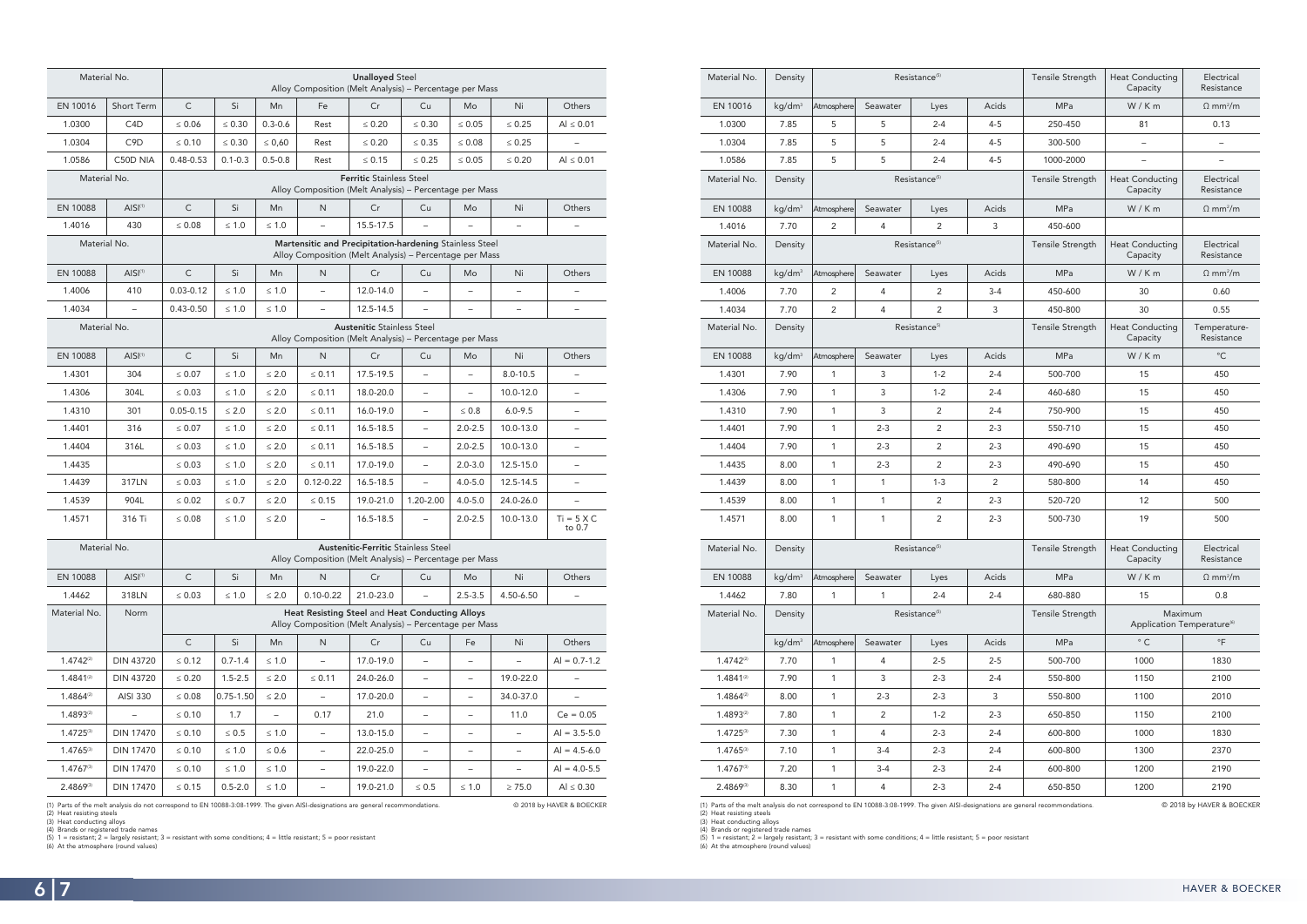| Material<br>No. | Density            |                |                | Resistance <sup>5)</sup>  |         | Tensile Strength | <b>Heat Conducting</b><br>Capacity | Electrical<br>Resistance    |
|-----------------|--------------------|----------------|----------------|---------------------------|---------|------------------|------------------------------------|-----------------------------|
|                 | kg/dm <sup>3</sup> | Atmosphere     | Seawater       | Lyes                      | Acids   | MPa              | W/Km                               | $\Omega$ mm <sup>2</sup> /m |
| 2.0065          | 8.94               | $\mathbf{1}$   | $\overline{2}$ | $1 - 3$                   | $3-5$   | 200-250          | 393                                | 0,017                       |
| 2.0040          | 8.94               | $\mathbf{1}$   | $\sqrt{2}$     | $1 - 3$                   | $3-5$   | 200-300          | 393                                | 0,017                       |
| 2.0321          | 8.44               | 5              | 5              | 3                         | $4 - 5$ | 490-590          | 120                                | 0,067                       |
| 2.0250          | 8.70               | 4              | $\overline{4}$ | $\overline{2}$            | $2 - 5$ | 450-550          | 142                                | 0,053                       |
| 2.1020          | 8.82               | $\mathbf{1}$   | $\overline{2}$ | 3                         | $2 - 5$ | 480-650          | 75                                 | 0,111                       |
| 2.0872          | 8.90               | $\mathbf{1}$   | $\mathbf{1}$   | $1 - 5$                   | $2 - 5$ | 300-400          | 59                                 | 0,150                       |
| Material<br>No. | Density            |                |                | Resistance <sup>(5)</sup> |         | Tensile Strength | <b>Heat Conducting</b><br>Capacity | Electrical<br>Resistance    |
|                 | kg/dm <sup>3</sup> | Atmosphere     | Seawater       | Lyes                      | Acids   | <b>MPa</b>       | W/Km                               | $\Omega$ mm <sup>2</sup> /m |
| 2.4060          | 8.40               | $\mathbf{1}$   | $\overline{2}$ | $1 - 3$                   | $3-5$   | 340-440          | 79                                 | 0.095                       |
| 2.4066          | 8.40               | $\mathbf{1}$   | $2 - 3$        | $1 - 2$                   | $3-5$   | 370-470          | 71                                 | 0.090                       |
| 2.4360          | 8.80               | $\mathbf{1}$   | $\mathbf{1}$   | $2 - 3$                   | $1 - 5$ | 450-550          | 26                                 | 0.513                       |
| 2.4602          | 8.70               | $\mathbf{1}$   | $\mathbf{1}$   | $1 - 2$                   | $1 - 2$ | 690-890          | 9                                  | 0.114                       |
| 2.4605          | 8.50               | $\mathbf{1}$   | $\mathbf{1}$   | $1 - 2$                   | $1 - 2$ | 690-890          | 10                                 | 0.125                       |
| 2.4610          | 8.60               | 1              | $\mathbf{1}$   | $1 - 3$                   | $1 - 3$ | 700-900          | 10                                 | 0.124                       |
| 2.4816          | 8.40               | $\mathbf{1}$   | $2 - 3$        | $1 - 2$                   | $2 - 5$ | 550-750          | 15                                 | 0.103                       |
| 2.4819          | 8.70               | $\mathbf{1}$   | $\mathbf{1}$   | $1 - 3$                   | $1 - 3$ | 750-950          | 11                                 | 0.125                       |
| 2.4851          | 8.10               | $\mathbf{1}$   | $2 - 3$        | $1 - 3$                   | $1 - 5$ | 650-850          | 11                                 | 0.119                       |
| 2.4858          | 8.10               | 1              | $\mathbf{1}$   | $1 - 3$                   | $1 - 2$ | 550-750          | 11                                 | 0.112                       |
| Material<br>No. | Density            |                |                | Resistance <sup>(5)</sup> |         | Tensile Strength | Electrical<br>Resistance           |                             |
|                 | kg/dm <sup>3</sup> | Atmosphere     | Seawater       | Lyes                      | Acids   | MPa              | W/Km                               | $\Omega$ mm <sup>2</sup> /m |
| 3.0205          | 2.70               | $2 - 3$        | 4              | $4 - 5$                   | $3 - 5$ | 75-140           | 204                                | 0.028                       |
| 3.3535          | 2.66               | $2 - 3$        | $\overline{4}$ | $4 - 5$                   | $3-5$   | 230-260          | 140                                | 0.050                       |
| 3.3555          | 2.64               | $2 - 3$        | $\overline{4}$ | $4 - 5$                   | $3-5$   | 310-340          | 116                                | 0.061                       |
|                 |                    |                |                |                           |         |                  |                                    |                             |
| 3.7025          | 4.50               | $\sqrt{2}$     | $1 - 2$        | $3-5$                     | $1 - 4$ | 290-340          | 17                                 | 0.500                       |
| 3.7035          | 4.50               | $\overline{c}$ | $1 - 2$        | $3 - 5$                   | $1 - 4$ | 390-440<br>17    |                                    | 0.500                       |

(1) Parts of the melt analysis do not correspond to EN 10088-3:08-1999.<br>
The given AISI-designtations are general recommondations.<br>
(2) Heat resisting steels<br>
(3) Heat conducting alloys<br>
(4) Brands or registered trade name

© 2018 by HAVER & BOECKER

| Material<br>No. |  | Standard           |                                                 | Short<br>Terms  | <b>Copper and Copper based Alloys</b><br>Alloy Composition (Melt Analysis) - Percentage in % |             |                          |                          |                                                                                          |                          |                                                                                              |             |                                         |           |                                                          |                                                        |                                                |  |
|-----------------|--|--------------------|-------------------------------------------------|-----------------|----------------------------------------------------------------------------------------------|-------------|--------------------------|--------------------------|------------------------------------------------------------------------------------------|--------------------------|----------------------------------------------------------------------------------------------|-------------|-----------------------------------------|-----------|----------------------------------------------------------|--------------------------------------------------------|------------------------------------------------|--|
|                 |  |                    |                                                 |                 | Fe                                                                                           |             | Ni                       | Pb                       |                                                                                          | $\mathsf{A}$             | Cu                                                                                           |             | Zn                                      |           | Sn                                                       |                                                        | Others                                         |  |
| 2.0065          |  | <b>DIN EN 1412</b> |                                                 | $E-Cu58$        | $\overline{\phantom{a}}$                                                                     |             | $\qquad \qquad -$        | $\qquad \qquad -$        |                                                                                          | $\qquad \qquad -$        | $\geq 99.9$                                                                                  |             | $\overline{\phantom{0}}$                |           | $\overline{\phantom{0}}$                                 |                                                        | $O = 0.005 - 0.04$                             |  |
| 2.0040          |  | <b>DIN EN 1412</b> |                                                 | OF-Cu           | $\overline{\phantom{a}}$                                                                     |             | $\overline{\phantom{0}}$ | $\qquad \qquad -$        |                                                                                          | $\equiv$                 | $\geq 99.99$                                                                                 |             | $\equiv$                                |           |                                                          |                                                        |                                                |  |
| 2.0321          |  | <b>DIN 17660</b>   |                                                 | CuZn37          | $\leq 0.10$                                                                                  |             | $\leq 0.3$               | $\leq 0.10$              |                                                                                          | $\leq 0.03$              | 62.0-64.0                                                                                    |             | Rest                                    |           | $\leq 0.10$                                              |                                                        | $\overline{\phantom{0}}$                       |  |
| 2.0250          |  | <b>DIN 17660</b>   |                                                 | CuZn20          | $\leq 0.05$                                                                                  |             | $\leq 0.2$               | $\leq 0.05$              |                                                                                          | $\leq 0.02$              | 79.0-81.0                                                                                    |             | Rest                                    |           | $\leq 0.05$                                              |                                                        | $\overline{\phantom{0}}$                       |  |
| 2.1020          |  | <b>DIN 17662</b>   |                                                 | CuSn6           | $\leq 0.1$                                                                                   |             | $\leq 0.3$               | $\leq 0.05$              |                                                                                          | $\overline{\phantom{0}}$ | Rest                                                                                         |             | $\leq 0.3$                              |           | $5.5 - 7.0$                                              |                                                        | $\leq 0.2$                                     |  |
| 2.0872          |  | <b>DIN 17664</b>   |                                                 | CuNi 90/10      | $1.3 - 1.8$                                                                                  |             | 10.0-11.0                | $\equiv$                 |                                                                                          | $\overline{\phantom{0}}$ | Rest                                                                                         |             |                                         |           |                                                          |                                                        | $C \le 0.05$ ;<br>Mn 0.5-1.0                   |  |
| Material<br>No. |  | Standard           | Alloy <sup>(4)</sup>                            |                 |                                                                                              |             |                          |                          |                                                                                          |                          | <b>Nickel and Nickel based Alloys</b><br>Alloy Composition (Melt Analysis) - Percentage in % |             |                                         |           |                                                          |                                                        |                                                |  |
|                 |  |                    |                                                 | $\mathsf C$     |                                                                                              | Si          | Mn                       | Cr                       |                                                                                          | Cu                       | Mo                                                                                           |             | Ni                                      |           | Others                                                   |                                                        |                                                |  |
| 2.4060          |  | <b>DIN 17740</b>   | 200                                             | $\leq 0.08$     |                                                                                              | $\leq 0.10$ | $\leq 0.3$               | $\overline{\phantom{0}}$ |                                                                                          | $\leq 0.10$              |                                                                                              |             | $\geq 99.6$                             |           |                                                          | $MG \le 0.15$ ;<br>Ti $\leq 0.1$ ; Fe $\leq 0.2$       |                                                |  |
| 2.4066          |  | <b>DIN 17740</b>   | 200                                             | $\leq 0.08$     |                                                                                              | $\leq 0.10$ | $\leq 0.3$               |                          |                                                                                          | $\leq 0.25$              |                                                                                              |             | $\geq 99.2$                             |           |                                                          | $Mq \le 0.15$ ;<br>Ti $\leq 0.1$ ; Fe $\leq 0.4$       |                                                |  |
| 2.4360          |  | <b>DIN 17743</b>   | 400                                             | $\leq 0.15$     |                                                                                              | $\leq 0.5$  | $\leq 2.0$               | $\equiv$                 |                                                                                          | 28.0-34.0                | $\equiv$                                                                                     |             | $\geq 63.0$                             |           |                                                          |                                                        | Al $\leq$ 0.50; Ti $\leq$ 0.3;<br>Fe 1.0-2.5   |  |
| 2.4602          |  | N 06022            | C <sub>22</sub>                                 | $\leq 0.01$     |                                                                                              | $\leq 0.08$ | $\leq 0.5$               | 20.0-22.5                |                                                                                          | $\qquad \qquad -$        | 12.5-14.5                                                                                    |             | Rest/Bal.                               |           |                                                          | $V \le 0.35$ ; W 2.5-3.5;<br>$Co \le 2.5$ ; Fe 2.0-6.0 |                                                |  |
| 2.4605          |  | N 06059            | 59                                              | $\leq 0.01$     |                                                                                              | $\leq 0.10$ | $\leq 0.5$               | 22.0-24.0                | $\overline{\phantom{0}}$                                                                 |                          | 15.0-16.5                                                                                    |             | Rest/Bal.                               |           | $Co \le 0.3$ ; Fe $\le 1.5$ ;<br>Al 0.1-0.4              |                                                        |                                                |  |
| 2.4610          |  | <b>DIN 17744</b>   | C <sub>4</sub>                                  | $\leq 0.01$     | $\leq 0.08$                                                                                  |             | $\leq 1.0$               | 14.0-18.0                |                                                                                          | $\leq 0.50$              | 14.0-18.0                                                                                    |             | Rest/Bal.                               |           |                                                          | $Co \le 2.0$ ; Fe $\le 3.0$ ;<br>$Ti \leq 0.7$         |                                                |  |
| 2.4816          |  | <b>DIN 17742</b>   | 600                                             | $\leq 0.01$     |                                                                                              | $\leq 0.5$  | $\leq 1.0$               | 14.0-17.0                |                                                                                          | $\leq 0.50$              |                                                                                              |             | $\geq 72.0$                             |           | Ti $\leq$ 0.3; B $\leq$ 0.006;<br>Fe 6.0-10.0            |                                                        |                                                |  |
| 2.4819          |  | <b>DIN 17744</b>   | C276                                            | $\leq 0.015$    |                                                                                              | $\leq 0.08$ | $\leq 1.0$               | 14.5-16.5                |                                                                                          | $\leq 0.50$              | $\overline{\phantom{0}}$                                                                     |             | Rest/Bal.<br>$Co \le 2.5$ ; Fe 4.0-7.0; |           | W 3.0-4.5                                                |                                                        |                                                |  |
| 2.4851          |  | <b>DIN 17742</b>   | 601                                             | $\leq 0.10$     |                                                                                              | $\leq 0.5$  | $\leq 1.0$               | 21.0-25.0                |                                                                                          | $\leq 0.50$              |                                                                                              |             |                                         | 58.0-63.0 |                                                          |                                                        | Al 1.0-1.7; Bi $\leq$ 0.006;<br>$Fe \leq 18.0$ |  |
| 2.4858          |  | <b>DIN 17744</b>   | 825                                             | $\leq 0.025$    |                                                                                              | $\leq 0.5$  | $\leq 1.0$               | 19.5-23.5                |                                                                                          | $1.5 - 3.0$              | $2.5 - 3.5$                                                                                  |             | 38.0-46.0                               |           | Ti 0.6-1.2; Al $\leq$ 0.2;<br>Fe Rest/Bal.; $Co \le 1.0$ |                                                        |                                                |  |
| Material<br>No. |  |                    | Standard<br>Short Term<br>(Int. Alloy Reg. No.) |                 |                                                                                              |             |                          |                          | Titan- and Aluminium based Alloys<br>Alloy Composition (Melt Analysis) - Percentage in % |                          |                                                                                              |             |                                         |           |                                                          |                                                        |                                                |  |
|                 |  |                    |                                                 |                 |                                                                                              |             | Fe                       | Si                       |                                                                                          | Mn                       | Al                                                                                           |             | Mg                                      |           | Ti                                                       | Zn                                                     | Cu                                             |  |
| 3.0205          |  | <b>DIN 1712</b>    |                                                 | Al99            |                                                                                              |             | $Fe + Si \leq 1.0$       |                          |                                                                                          | $\leq 0.05$              | $\geq 99$                                                                                    | $\leq 0.05$ |                                         |           | $\leq 0.05$                                              | $\leq 0.10$                                            | $\leq 0.05$                                    |  |
| 3.3535          |  | <b>DIN 1725</b>    |                                                 | AlMg3 (5754)    |                                                                                              | 0.40        |                          | 0.40                     |                                                                                          |                          | Rest                                                                                         | $2.6 - 3.6$ |                                         |           | 0.15                                                     | 0.20                                                   | 0.10                                           |  |
| 3.3555          |  | <b>DIN 1725</b>    |                                                 |                 | AlMg5 (5056A)                                                                                |             | 0.40                     | 0.50                     |                                                                                          | $0.10 - 0.60$            | Rest                                                                                         |             | $4.5 - 5.4$                             |           | 0.20                                                     | 0,20                                                   | 0.10                                           |  |
|                 |  |                    |                                                 |                 |                                                                                              |             | Fe                       | $\circ$                  |                                                                                          | N                        | H.                                                                                           |             | $\mathsf{C}$                            |           | Ti                                                       | Zn                                                     | Others                                         |  |
| 3.7025          |  | <b>DIN 17850</b>   |                                                 | Ti1             |                                                                                              |             | $\leq 0.15$              | $\leq 0.12$              |                                                                                          | $\leq 0.05$              | $\leq 0.013$                                                                                 |             | $\leq 0.06$                             |           | Rest                                                     | -                                                      | $\leq 0.4$                                     |  |
| 3.7035          |  | <b>DIN 17850</b>   |                                                 | Ti <sub>2</sub> |                                                                                              | $\leq 0.20$ |                          | $\leq 0.18$              |                                                                                          | $\leq 0.05$              | $\leq 0.013$                                                                                 |             | $\leq 0.06$                             |           | Rest                                                     |                                                        | $\leq 0.4$                                     |  |

(1) Parts of the melt analysis do not correspond to EN 10088-3:08-1999.<br>
The given AISI-designations are general recommondations.<br>
(2) Heat resisting steels<br>
(3) Heat conducting alloys<br>
(3) 1 = resistant; 2 = largely resis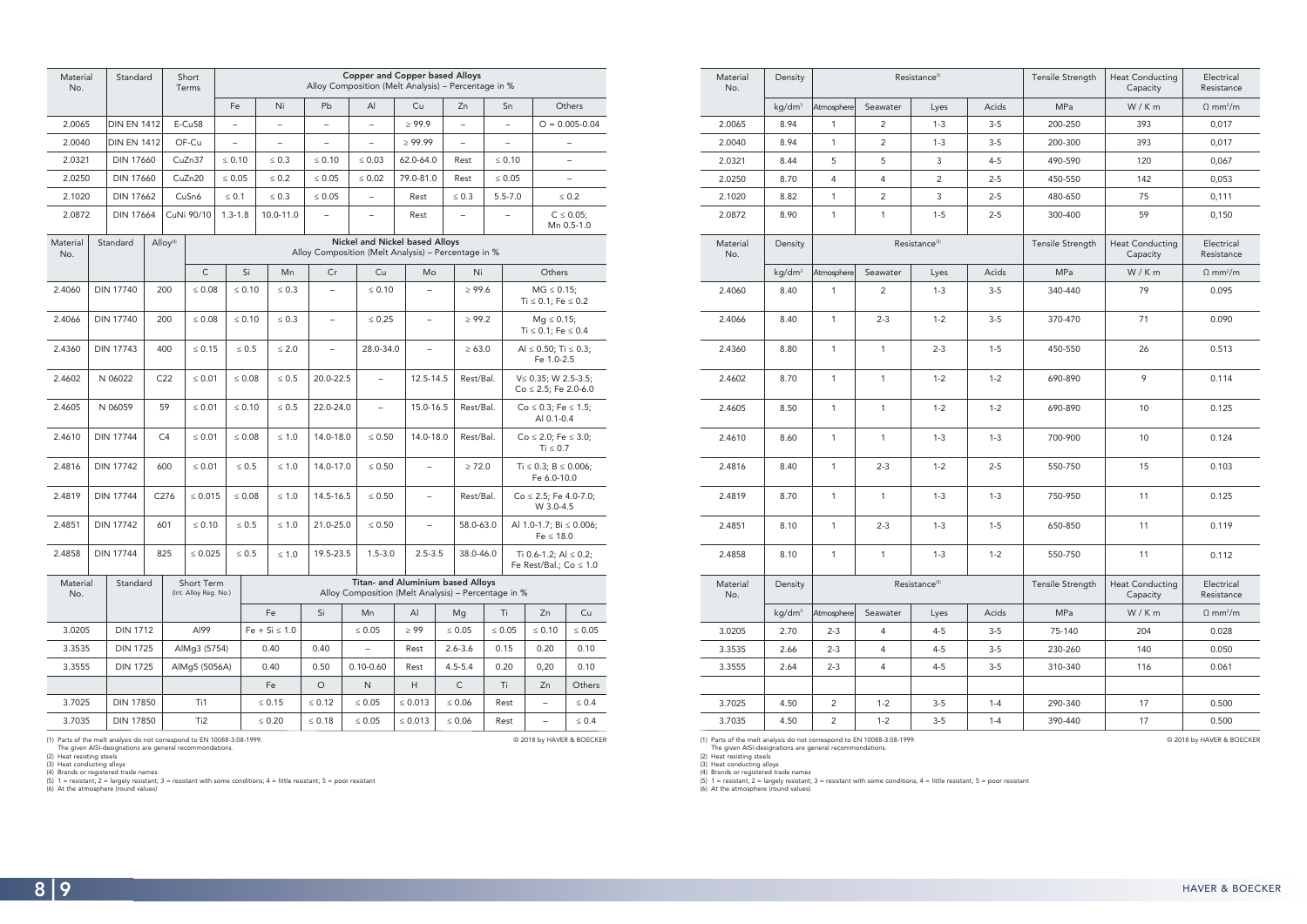# **NO SITE IS OUT OF SIGHT.**



With our worldwide weaving network we offer the comforting certainty to be your competent and reliable partner at any time and any place. So as to continue WEAVING IDEAS in time to come.

Haver and Boecker operates production sites in Germany, Great Britain, Belgium, the USA, Canada, Brazil, India and Belarus.

Haver & Boecker has actively influenced the technology of wire weaving since its beginning. As a result of our successful company history, today we are able to offer our customers the benefit of our unrivalled experience, technology and know-how about wire cloth.

Whether science or research, industry or architecture - wherever Haver & Boecker wire cloth is used, our customers benefit from a broad but still unique individual service

# **ENVIRONMENTAL STANDARDS AND CERTIFICATIONS.**



With reference to ISO 14001, the company has also installed an environmental management system. We work closely together with the workers' association, our plant physician centre, and the works council, with this aim continuously in mind.

It goes without saying that Haver & Boecker complies with all the environmental laws and regulations. Environmental aspects contribute to the initial development of processes and products so that potential environmental impact is avoided early on.



≡

W.

Modern production methods along with the competence of our employees, and first-rate quality assurance ensure a uniformly high level of quality in our products. Numerous individual certifications from independent test organisations also confirm this, along with our DIN EN ISO 9001:2015 certified process-oriented quality management system.

Haver & Boecker was one of the first companies to be certified as to DIN EN ISO 9001 back in 1997. The company's automotive area is also certified according to the especially high standards of ISO TS 16949.